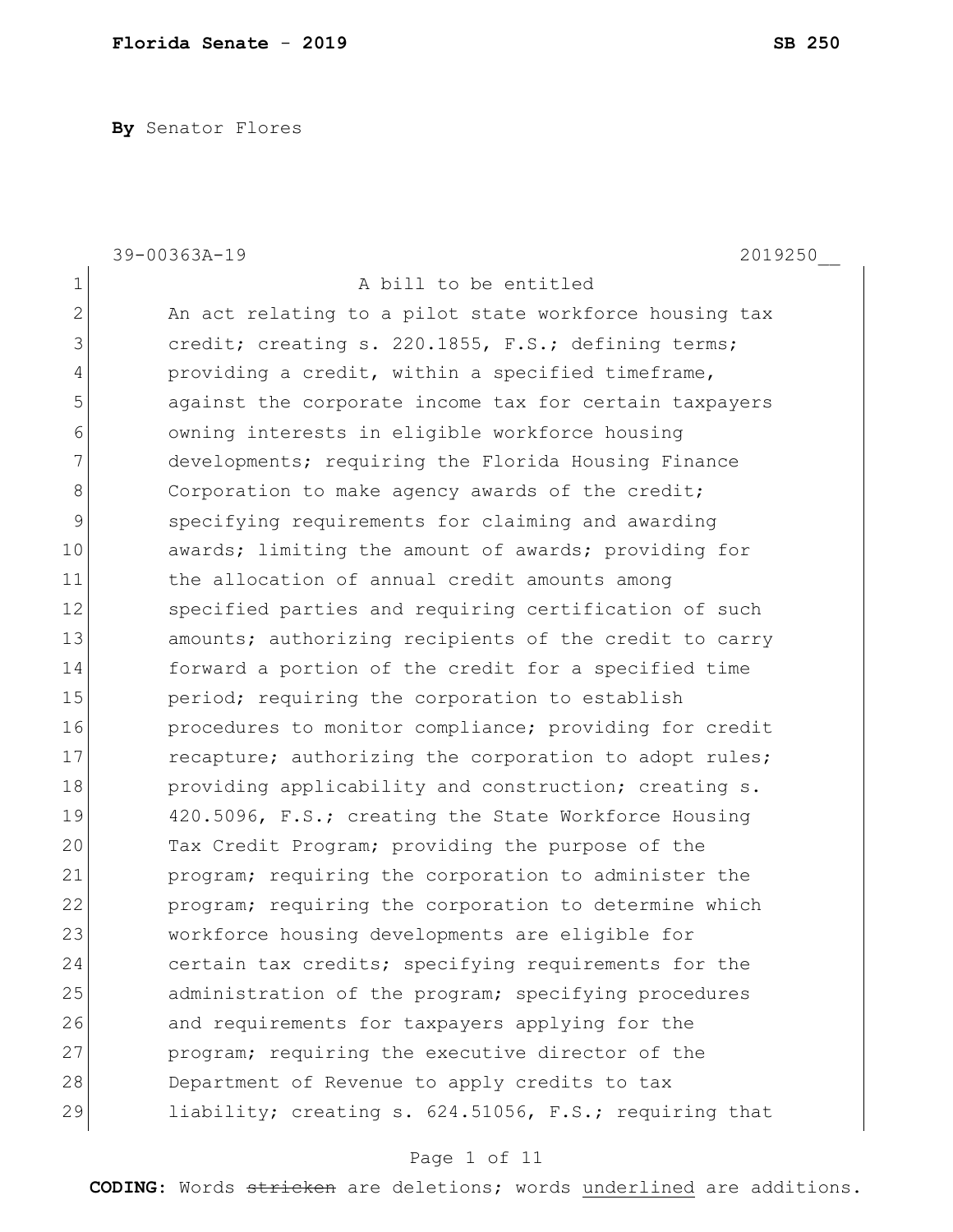|    | 39-00363A-19<br>2019250                                         |
|----|-----------------------------------------------------------------|
| 30 | state workforce housing tax credits be allowed against          |
| 31 | the insurance premium tax and retaliatory tax after             |
| 32 | applying certain deductions and credits; providing              |
| 33 | applicability; providing construction; providing an             |
| 34 | effective date.                                                 |
| 35 |                                                                 |
| 36 | Be It Enacted by the Legislature of the State of Florida:       |
| 37 |                                                                 |
| 38 | Section 1. Section 220.1855, Florida Statutes, is created       |
| 39 | to read:                                                        |
| 40 | 220.1855 State workforce housing tax credit.-                   |
| 41 | (1) DEFINITIONS. - As used in this section, the term:           |
| 42 | (a) "Agency award" means the allocation of a 10-year stream     |
| 43 | of state workforce housing tax credits to an eligible workforce |
| 44 | housing development by the Florida Housing Finance Corporation  |
| 45 | pursuant to s. 420.5096.                                        |
| 46 | (b) "Annual credit amount" means an amount equal to one-        |
| 47 | tenth of an agency award to an eligible workforce housing       |
| 48 | development which is claimed by the eligible workforce housing  |
| 49 | development in each year of the credit period.                  |
| 50 | (c) "Applicable fraction" means a fraction, the numerator       |
| 51 | of which is the number of workforce housing units in the        |
| 52 | eligible workforce housing development, and the denominator of  |
| 53 | which is the number of residential rental units in the eligible |
| 54 | workforce housing development.                                  |
| 55 | (d) "Compliance period" means the period of 10 calendar         |
| 56 | years beginning with the first calendar year of the credit      |
| 57 | period with respect to any building that is, or is part of, an  |
| 58 | eligible workforce housing development.                         |

# Page 2 of 11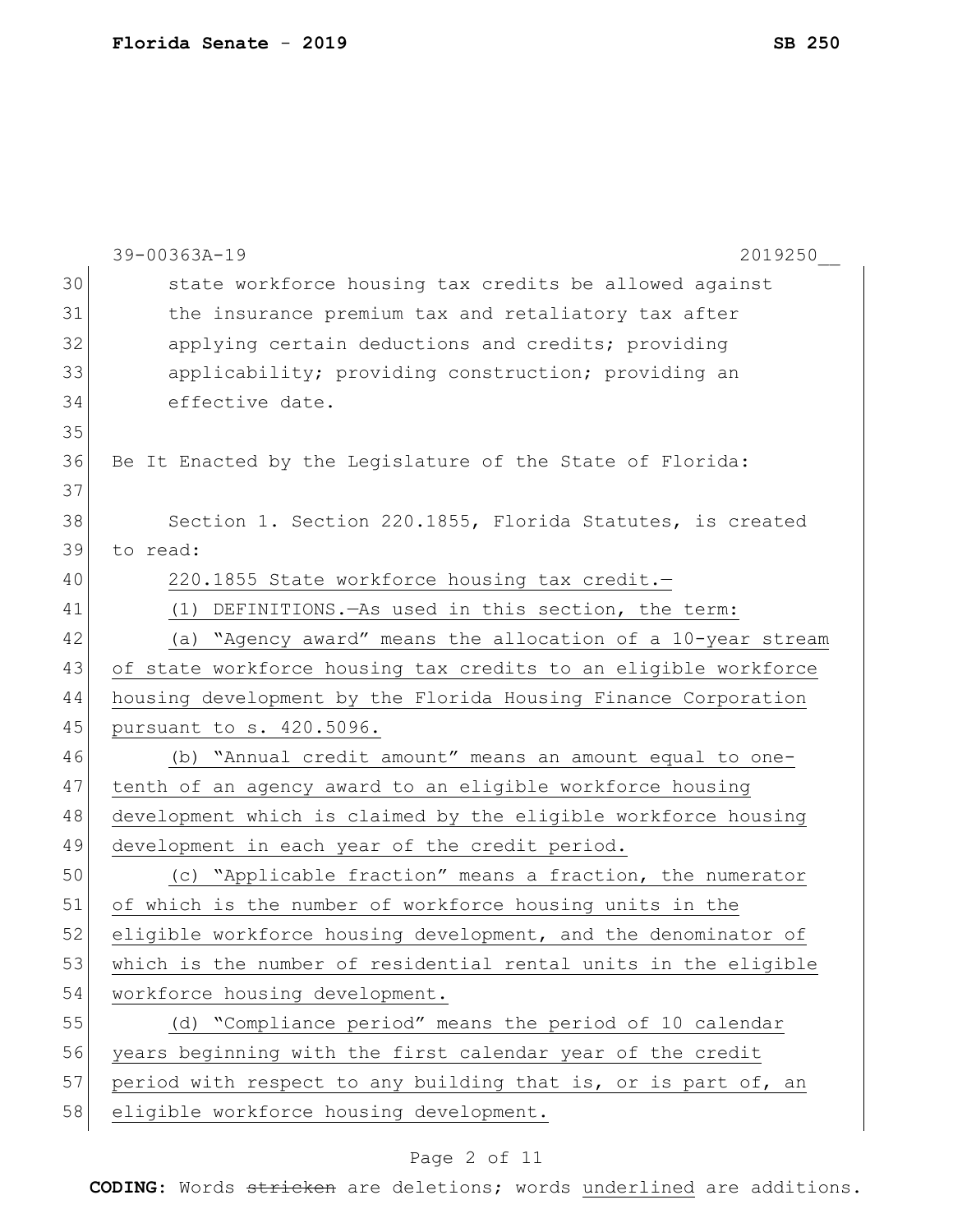|    | 39-00363A-19<br>2019250                                          |
|----|------------------------------------------------------------------|
| 59 | (e) "Credit period" means, with respect to any building          |
| 60 | that is, or is part of, an eligible workforce housing            |
| 61 | development, the period of 10 calendar years beginning with the  |
| 62 | calendar year in which the last residential building in the      |
| 63 | eligible workforce housing development is placed in service.     |
| 64 | (f) "Eligibility statement" means a statement issued by the      |
| 65 | Florida Housing Finance Corporation which certifies that a       |
| 66 | development is an eligible workforce housing development and     |
| 67 | provides:                                                        |
| 68 | 1. The calendar year in which the last residential building      |
| 69 | in the eligible workforce housing development was placed in      |
| 70 | service;                                                         |
| 71 | 2. The dollar amount of the agency award under paragraph         |
| 72 | (2) (d) to the eligible workforce housing development;           |
| 73 | 3. The maximum qualified basis taken into account in             |
| 74 | determining the dollar amount;                                   |
| 75 | 4. Sufficient information to identify the eligible               |
| 76 | workforce housing development and the owner of the eligible      |
| 77 | workforce housing development; and                               |
| 78 | 5. Such other information as the Florida Housing Finance         |
| 79 | Corporation, in consultation with the director of the            |
| 80 | department, prescribes by rule.                                  |
| 81 | (g) "Eligible basis" of an eligible workforce housing            |
| 82 | development means the adjusted basis of such eligible workforce  |
| 83 | housing development as of the close of the first year of the     |
| 84 | credit period.                                                   |
| 85 | (h) "Eligible workforce housing development" means a             |
| 86 | building or group of buildings located in this state in which at |
| 87 | least 60 percent of the residential units in the building are    |
|    |                                                                  |

# Page 3 of 11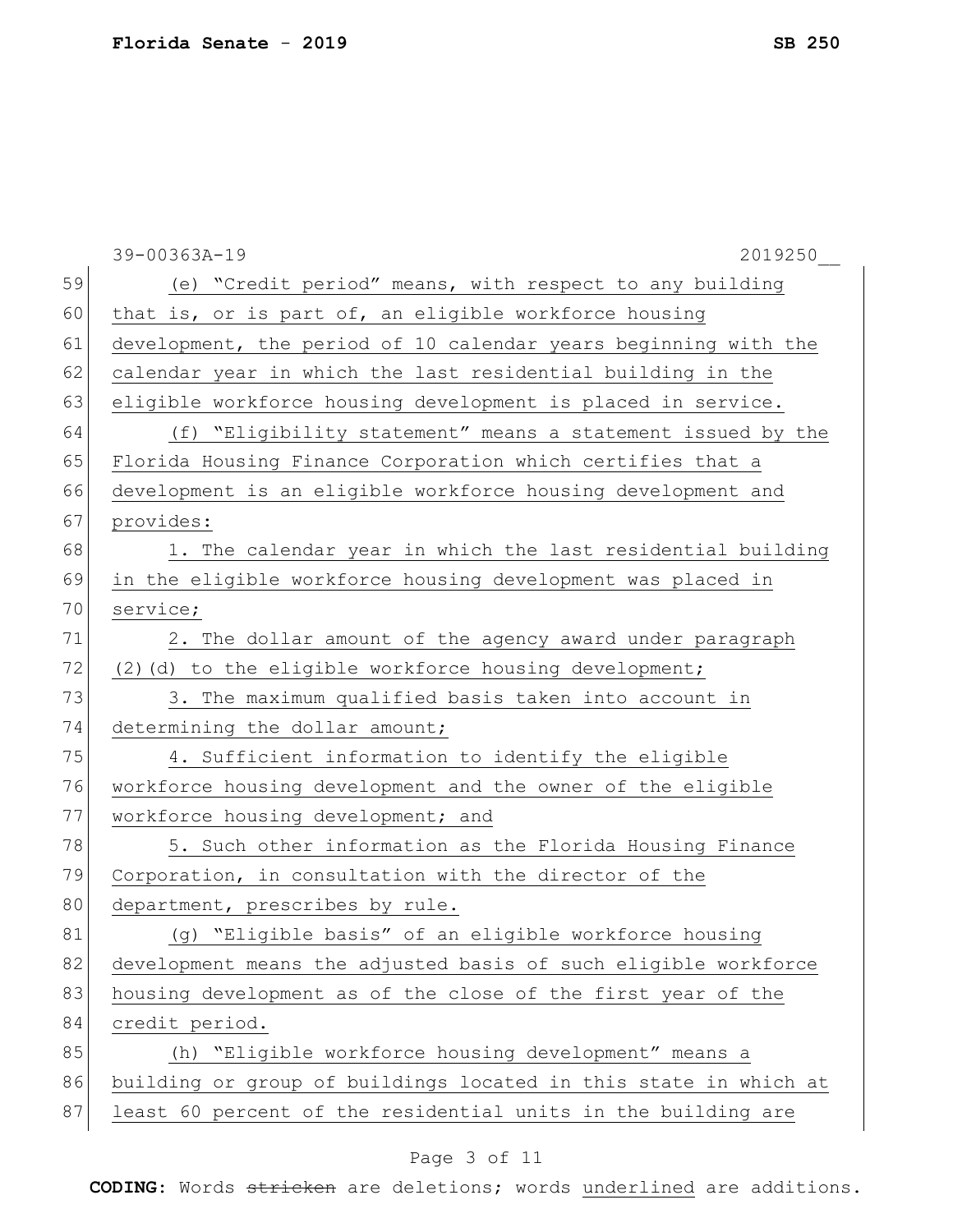|     | 39-00363A-19<br>2019250                                          |
|-----|------------------------------------------------------------------|
| 88  | rent-restricted and are workforce housing units.                 |
| 89  | (i) "Imputed income limitation applicable to the unit"           |
| 90  | means the income limitation that would apply to individuals      |
| 91  | occupying the unit if the number of individuals occupying the    |
| 92  | unit was:                                                        |
| 93  | 1. In the case of a unit that does not have a separate           |
| 94  | bedroom, one; or                                                 |
| 95  | 2. In the case of a unit that has one or more separate           |
| 96  | bedrooms, one and one half for each separate bedroom.            |
| 97  | (j) "Qualified basis" of an eligible workforce housing           |
| 98  | development means the eligible basis multiplied by the           |
| 99  | applicable fraction.                                             |
| 100 | (k) "Rent-restricted" means that the gross rent for a            |
| 101 | residential unit may not exceed 30 percent of the imputed income |
| 102 | limitation applicable to the unit.                               |
| 103 | (1) "Workforce housing unit" means a residential unit in an      |
| 104 | eligible workforce housing development which is affordable to    |
| 105 | natural persons or families whose total annual household income  |
| 106 | does not exceed 90 percent of the area median income, adjusted   |
| 107 | for household size; or does not exceed 110 percent of the area   |
| 108 | median income, adjusted for household size, in:                  |
| 109 | 1. Areas of critical state concern designated under s.           |
| 110 | 380.05, for which the Legislature has declared its intent to     |
| 111 | provide affordable housing; and                                  |
| 112 | 2. Areas that were designated as areas of critical state         |
| 113 | concern for at least 20 consecutive years before removal of the  |
| 114 | designation.                                                     |
| 115 | (2) AUTHORIZATION TO GRANT STATE WORKFORCE HOUSING TAX           |
| 116 | CREDITS; LIMITATIONS.-                                           |
|     |                                                                  |

# Page 4 of 11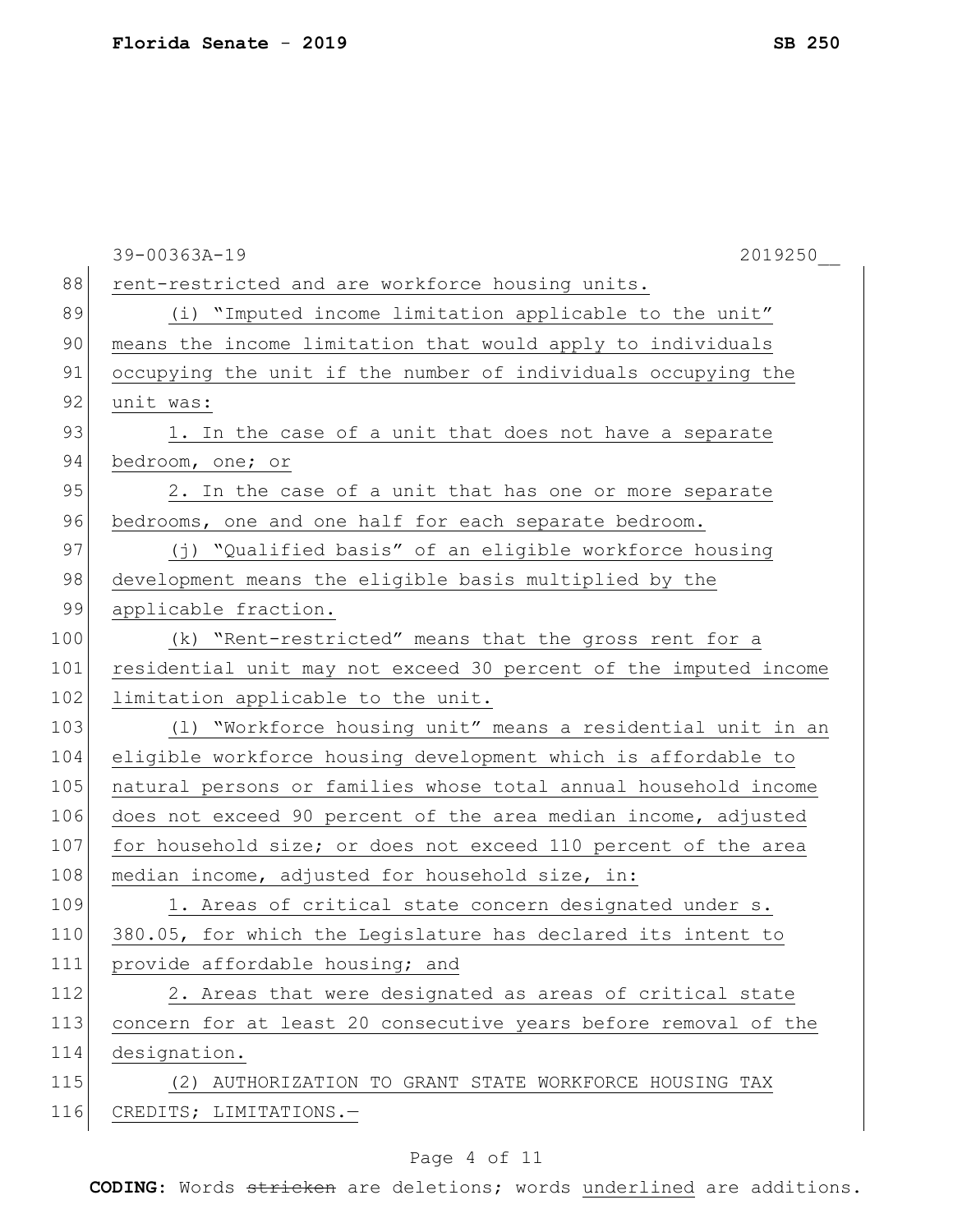|     | 39-00363A-19<br>2019250                                          |
|-----|------------------------------------------------------------------|
| 117 | (a) A taxpayer owning an interest in one or more eligible        |
| 118 | workforce housing developments may claim a tax credit against    |
| 119 | any tax due under this chapter if the owner of the eligible      |
| 120 | workforce housing development receives an agency award. The tax  |
| 121 | credits awarded pursuant to the agency award must be claimed in  |
| 122 | each year of the credit period in amounts equal to the annual    |
| 123 | credit amount unless carried forward pursuant to paragraph (g).  |
| 124 | The amount of the agency award and each annual credit amount     |
| 125 | must be stated on the eligibility statement.                     |
| 126 | (b) Except as provided in paragraphs (c) and (d), the            |
| 127 | agency award under paragraph (a) may not exceed 9 percent of the |
| 128 | qualified basis of each eligible workforce housing development.  |
| 129 | (c) The Florida Housing Finance Corporation shall make           |
| 130 | agency awards in calendar year 2020, calendar year 2021, or      |
| 131 | calendar year 2022 as set forth in this paragraph. An agency     |
| 132 | award may not be made after 2022. The maximum aggregate dollar   |
| 133 | amount of agency awards to eligible workforce housing            |
| 134 | developments under this section, combined with the credit under  |
| 135 | s. 624.50156, is \$50 million in 2020, \$50 million in 2021, and |
| 136 | \$50 million in 2022. The limitation in this paragraph on agency |
| 137 | awards does not apply to the annual credit amount claimed with   |
| 138 | respect to an eligible workforce housing development for each    |
| 139 | year of the credit period.                                       |
| 140 | (d) The dollar amount of the agency award to any eligible        |
| 141 | workforce housing development may not exceed the amount that the |
| 142 | Florida Housing Finance Corporation determines is necessary for  |
| 143 | the eligible workforce housing development's financial           |
| 144 | feasibility and its viability as an eligible workforce housing   |
| 145 | development throughout the credit period. In determining the     |
|     | Page 5 of 11                                                     |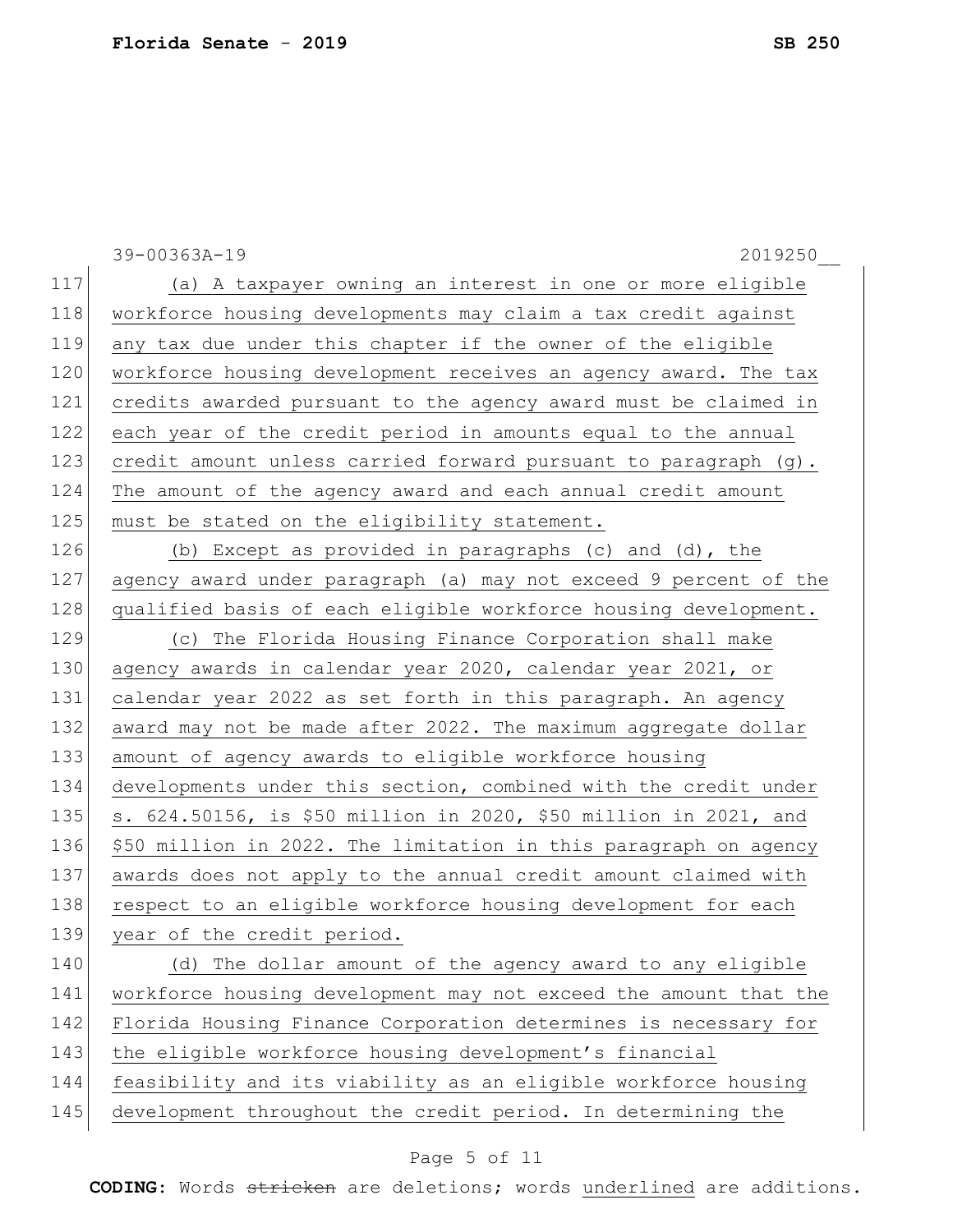|     | 39-00363A-19<br>2019250                                           |
|-----|-------------------------------------------------------------------|
| 146 | agency award to any eligible workforce housing development, the   |
| 147 | Florida Housing Finance Corporation shall specify the maximum     |
| 148 | qualified basis that may be taken into account under this         |
| 149 | section with respect to that eligible workforce housing           |
| 150 | development. The maximum qualified basis with respect to an       |
| 151 | eligible workforce housing development may not exceed the         |
| 152 | amounts determined in paragraph (1)(f).                           |
| 153 | (e) A tax credit in the amount of the annual credit amount        |
| 154 | is not allowed for any year with respect to an eligible           |
| 155 | workforce housing development unless an extended workforce        |
| 156 | housing commitment is in effect as of the end of the calendar     |
| 157 | year. As used in this paragraph, the term "extended workforce     |
| 158 | housing commitment" means an agreement between the taxpayer and   |
| 159 | the Florida Housing Finance Corporation which is substantially    |
| 160 | similar to the agreement specified in 26 U.S.C. s. 42(h) (6) (B). |
| 161 | (f) If an owner of an eligible workforce housing                  |
| 162 | development which receives an agency award is a partnership,      |
| 163 | limited liability company, S corporation, or similar pass-        |
| 164 | through entity, the owner may allocate the annual credit amount   |
| 165 | among its partners, shareholders, members, or other constituent   |
| 166 | taxpayers in any manner agreed to by such partners,               |
| 167 | shareholders, members, or other constituent taxpayers. Each year  |
| 168 | of the credit period, the owner shall certify to the Florida      |
| 169 | Housing Finance Corporation the portion of the annual credit      |
| 170 | amount allocated to each partner, shareholder, member, or other   |
| 171 | constituent taxpayer. Each partner, shareholder, member, or       |
| 172 | other constituent taxpayer is allowed to claim such portion of    |
| 173 | the annual credit amount subject to the restrictions in this      |
| 174 | section.                                                          |

# Page 6 of 11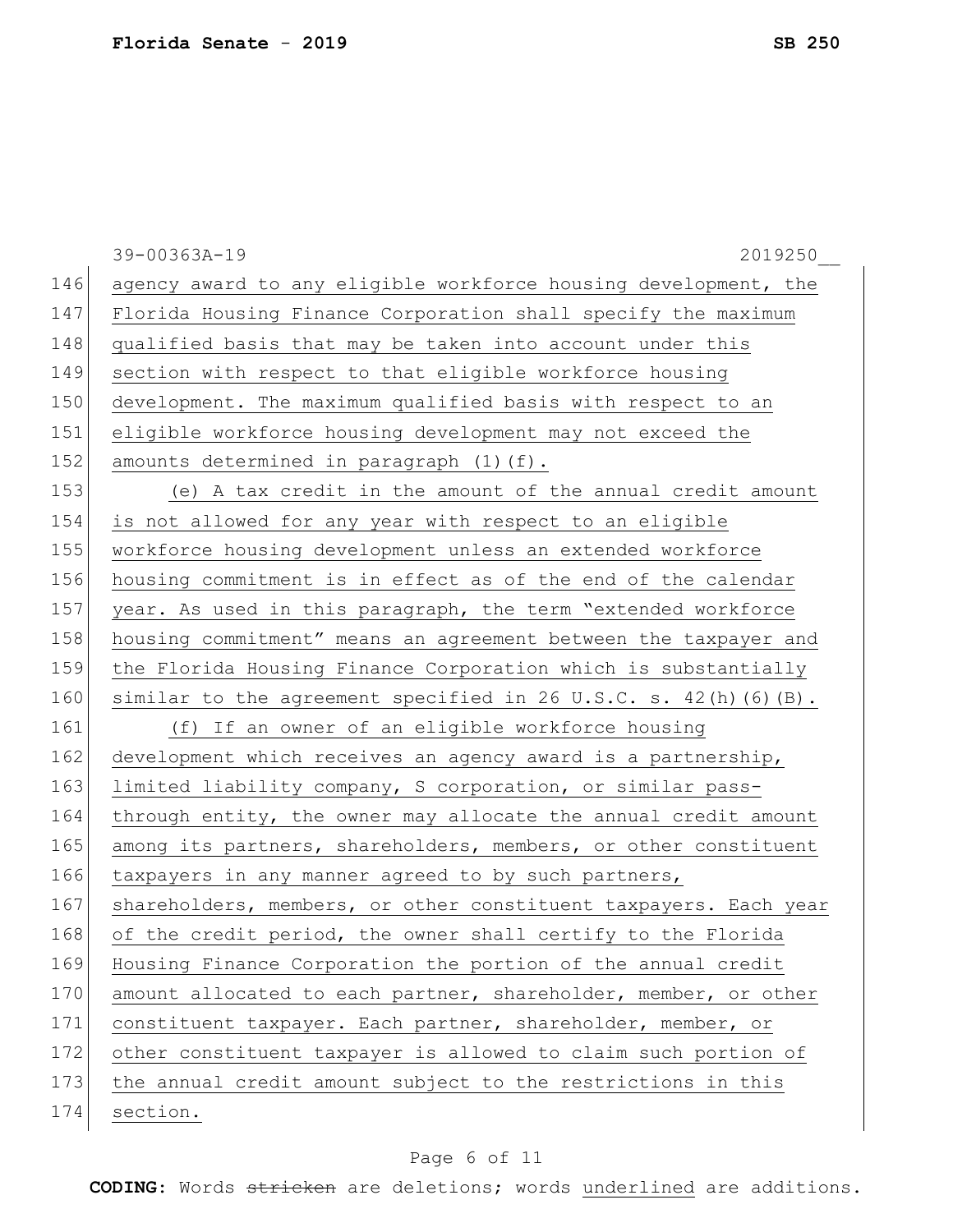|     | 39-00363A-19<br>2019250                                          |
|-----|------------------------------------------------------------------|
| 175 | (g) Any amount of credit which exceeds the tax due for any       |
| 176 | year may be carried forward as a tax credit against subsequent   |
| 177 | years' income tax liability for up to 11 tax years after the     |
| 178 | year in which the annual credit amount was made pursuant to      |
| 179 | paragraph (a). Such credit must be applied first to the earliest |
| 180 | years possible. Any amount of the credit which is not used may   |
| 181 | not be refunded to the taxpayer.                                 |
| 182 | (3) PROJECT MONITORING. The Florida Housing Finance              |
| 183 | Corporation shall establish such procedures as it deems          |
| 184 | necessary for monitoring an eligible workforce housing           |
| 185 | development's compliance with this section and for notifying the |
| 186 | director of the department of any noncompliance of which it      |
| 187 | becomes aware.                                                   |
| 188 | (4) CREDIT RECAPTURE. - As of the close of any year in the       |
| 189 | compliance period, if the amount of the qualified basis of any   |
| 190 | building with respect to the taxpayer is less than the amount of |
| 191 | the qualified basis as of the close of the preceding year, the   |
| 192 | credit allowable with respect to such year must be               |
| 193 | proportionately reduced by the percentage reduction in the       |
| 194 | qualified basis. If credit in excess of this reduced amount has  |
| 195 | been claimed by any taxpayer with respect to such year, the      |
| 196 | taxpayer's tax must be increased by the amount of any credit     |
| 197 | wrongfully claimed. Such adjustment must be made in the year in  |
| 198 | which the reduction in qualified basis is identified.            |
| 199 | (5) RULES; APPLICABILITY OF FEDERAL LAW; CONSTRUCTION.-          |
| 200 | (a) The Florida Housing Finance Corporation shall adopt          |
| 201 | rules necessary to administer this section.                      |
| 202 | (b) Section 42 of the Internal Revenue Code applies to the       |
| 203 | credit awarded under this section. However, to the extent that   |

# Page 7 of 11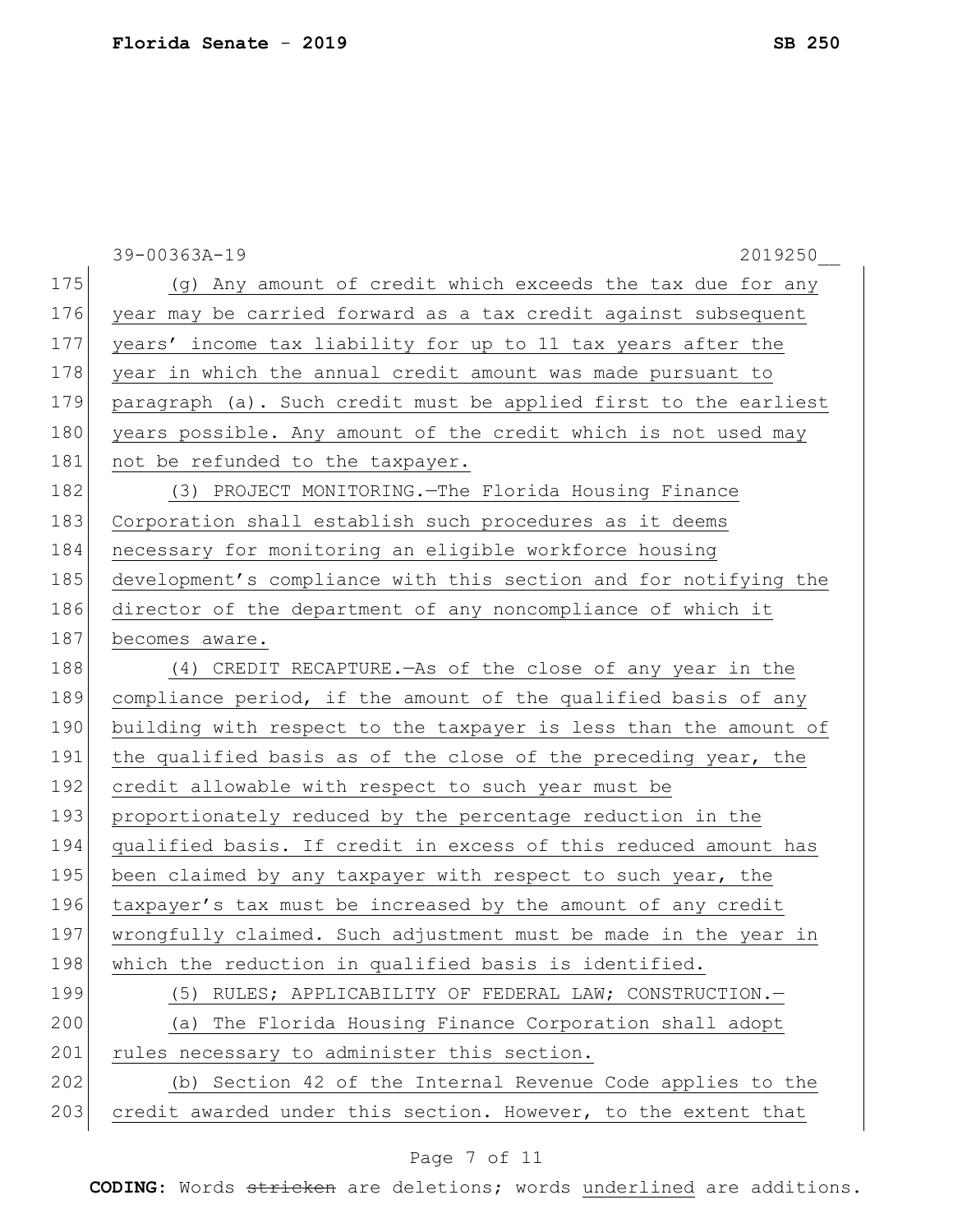|     | 39-00363A-19<br>2019250                                          |
|-----|------------------------------------------------------------------|
| 204 | section is inconsistent with this section, this section          |
| 205 | controls.                                                        |
| 206 | Section 2. Section 420.5096, Florida Statutes, is created        |
| 207 | to read:                                                         |
| 208 | 420.5096 State Workforce Housing Tax Credit Program.-            |
| 209 | (1) The State Workforce Housing Tax Credit Program is            |
| 210 | created for the purpose of stimulating creative private sector   |
| 211 | initiatives to increase the supply of workforce housing in the   |
| 212 | state. The Florida Housing Finance Corporation shall administer  |
| 213 | the program.                                                     |
| 214 | (2) The Florida Housing Finance Corporation shall determine      |
| 215 | which workforce housing developments are eligible for the        |
| 216 | corporate tax credit available under s. 220.1855 or the          |
| 217 | insurance premium tax credit available under s. 624.51056, or    |
| 218 | both. The corporation may exercise all powers necessary to       |
| 219 | administer the awarding of an agency award, as defined in s.     |
| 220 | 220.1855(1), and the distribution of the tax credits. The        |
| 221 | corporation shall ensure that at least 50 percent of annual      |
| 222 | credits under this section are awarded to projects that will     |
| 223 | produce workforce housing units affordable to natural persons or |
| 224 | families whose total annual household income exceeds 60 percent  |
| 225 | of the area median income. The board of directors of the         |
| 226 | corporation shall administer the procedures for agency awards    |
| 227 | and determine agency awards on behalf of the corporation. The    |
| 228 | corporation shall prepare an annual plan containing general      |
| 229 | guidelines for agency awards to eligible workforce housing       |
| 230 | developments.                                                    |
| 231 | (3) The corporation shall adopt procedures for agency            |
| 232 | awards consistent with s. 220.1855 and this section which will   |

# Page 8 of 11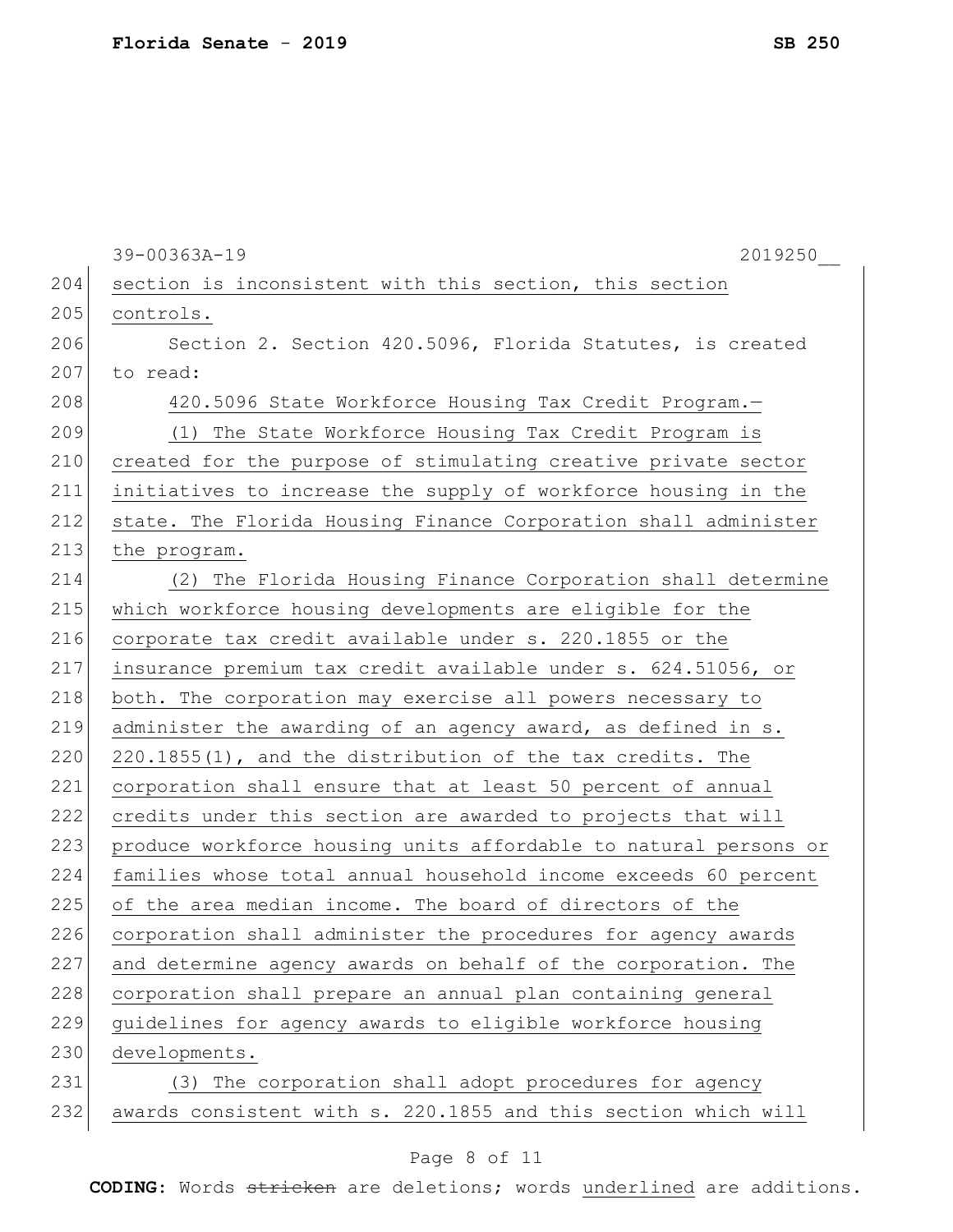|     | 39-00363A-19<br>2019250                                           |
|-----|-------------------------------------------------------------------|
| 233 | ensure the maximum use of available tax credits to encourage      |
| 234 | development of workforce housing, taking into consideration the   |
| 235 | timeliness of the application, the location of the proposed       |
| 236 | project, the relative need and the availability of such housing,  |
| 237 | the economic feasibility of the project, and the ability of the   |
| 238 | applicant to complete the project in the calendar year for which  |
| 239 | the credit is sought. To the extent permitted under 42 U.S.C.     |
| 240 | ss. 3601-3619 and regulations promulgated thereunder, the         |
| 241 | corporation shall ensure that projects awarded credits under      |
| 242 | this section set aside at least 30 percent of their units to be   |
| 243 | rented by families with essential services personnel as defined   |
| 244 | in $s. 420.5095(3)$ .                                             |
| 245 | (4) The corporation may not grant an agency award to an           |
| 246 | eligible workforce housing development unless the applicant       |
| 247 | demonstrates to the satisfaction of the corporation that for      |
| 248 | every \$1 in tax credits granted to the applicant, this state     |
| 249 | will benefit at least \$1 in total development costs with respect |
| 250 | to the rent-restricted units within such eligible workforce       |
| 251 | housing development.                                              |
| 252 | (5) (a) A taxpayer wishing to participate in the State            |
| 253 | Workforce Housing Tax Credit Program must submit to the           |
| 254 | corporation an application for the agency award of tax credit.    |
| 255 | The application must identify the proposed workforce housing      |
| 256 | development and its location and must include evidence that the   |
| 257 | proposed development is an eligible workforce housing             |
| 258 | development as defined in s. 220.1855(1). The corporation may     |
| 259 | request any information from an applicant which is necessary to   |
| 260 | allow the corporation to make an agency award under the           |
| 261 | guidelines under subsection (3).                                  |

# Page 9 of 11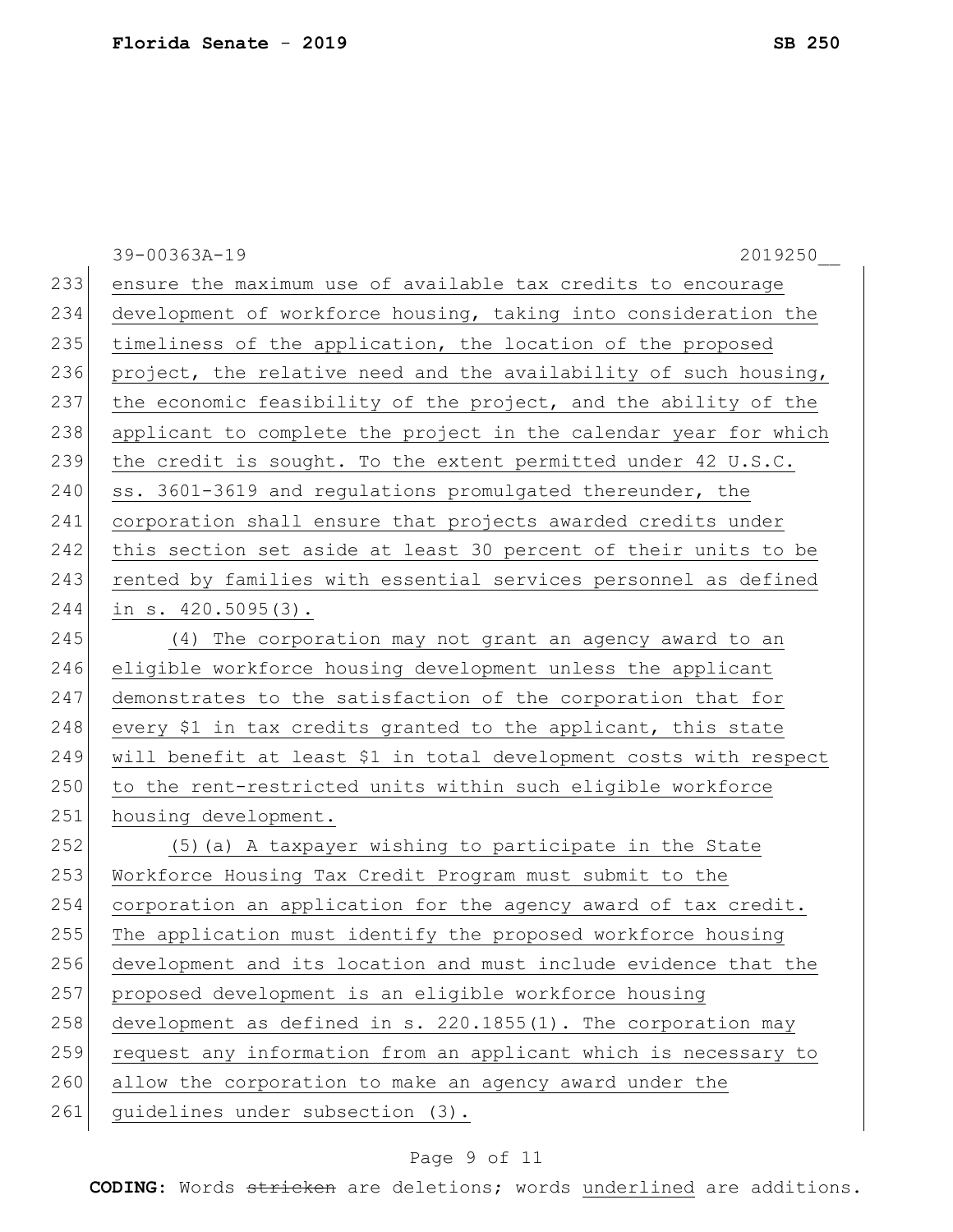|     | $39 - 00363A - 19$<br>2019250                                       |
|-----|---------------------------------------------------------------------|
| 262 | (b) The corporation's award of an agency award to an                |
| 263 | eligible workforce housing development must be in writing and       |
| 264 | must include a statement of the maximum credit allowable to the     |
| 265 | applicant.                                                          |
| 266 | (c) The corporation shall establish procedures for the              |
| 267 | owner of an eligible workforce housing development to provide a     |
| 268 | cost certification demonstrating that the agency award does not     |
| 269 | exceed 9 percent of the qualified basis of the eligible             |
| 270 | workforce housing development. Once such cost certification is      |
| 271 | accepted and approved by the corporation, the corporation shall     |
| 272 | issue to the owner of the eligible workforce housing development    |
| 273 | an eligibility statement, as defined in s. 220.1855(1). A copy      |
| 274 | of the eligibility statement must be transmitted to the             |
| 275 | executive director of the Department of Revenue, who shall apply    |
| 276 | the annual credit amount to the tax liability of the owner of       |
| 277 | the eligible workforce housing development or its constituent       |
| 278 | taxpayers as specified in s. $220.1855(2)$ (g).                     |
| 279 | Section 3. Section 624.51056, Florida Statutes, is created          |
| 280 | to read:                                                            |
| 281 | 624.51056 State workforce housing tax credit.-                      |
| 282 | (1) The tax credit authorized by s. 220.1855 also must be           |
| 283 | allowed against any tax due under $s. 624.509(1)$ or $s. 624.5091$  |
| 284 | after deducting from the tax the deductions for assessments made    |
| 285 | pursuant to s. 440.51; the credits for taxes paid under ss.         |
| 286 | 175.101 and 185.08; the credits for income taxes paid under         |
| 287 | chapter 220; the credit allowed under $s. 624.509(5)$ , as such     |
| 288 | credit is limited by $s. 624.509(6)$ ; and the credit allowed under |
| 289 | s. 624.51055.                                                       |
| 290 | (2) All requirements of the tax credit under s. 220.1855            |
|     |                                                                     |

# Page 10 of 11